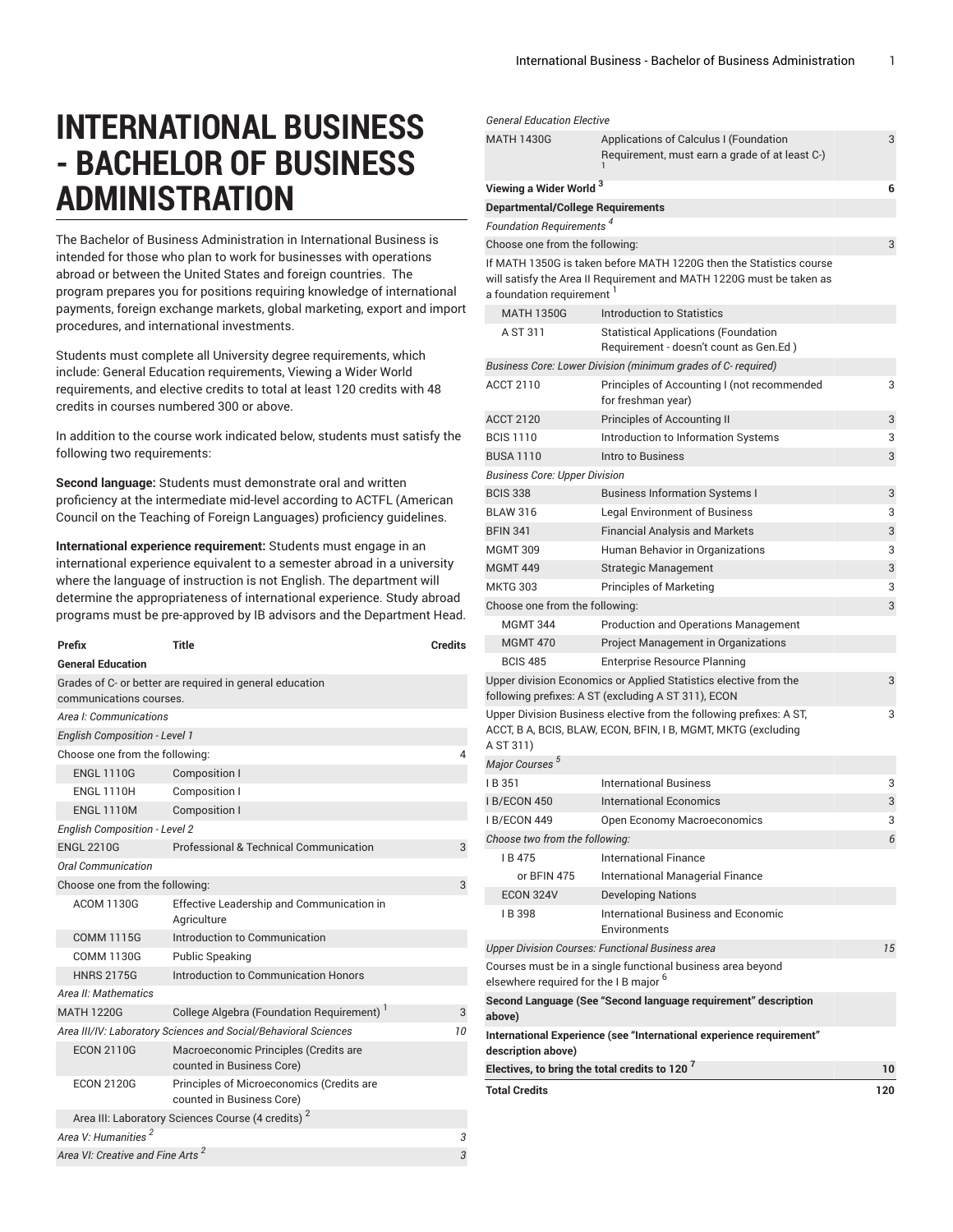#### **1**

Students may be required to take MATH 1215 Intermediate Algebra, depending on their math placement. MATH 1220G College Algebra or MATH 1430G Applications of Calculus I or MATH 1350G Introduction to Statistics fulfills the general education requirement in math.

# **2**

See the General [Education \(http://catalogs.nmsu.edu/nmsu/general](http://catalogs.nmsu.edu/nmsu/general-education-viewing-wider-world/)[education-viewing-wider-world/\)](http://catalogs.nmsu.edu/nmsu/general-education-viewing-wider-world/) section of the catalog for a full list of courses.

#### **3**

See the [Viewing](http://catalogs.nmsu.edu/nmsu/general-education-viewing-wider-world/#viewingawiderworldtext) a Wider World ([http://catalogs.nmsu.edu/nmsu/general](http://catalogs.nmsu.edu/nmsu/general-education-viewing-wider-world/#viewingawiderworldtext)[education-viewing-wider-world/#viewingawiderworldtext\)](http://catalogs.nmsu.edu/nmsu/general-education-viewing-wider-world/#viewingawiderworldtext) section of the catalog for a full list of courses and how to fulfill this requirement.

# **4**

All Foundation Requirement Courses must be taken, or satisfied with transfer credits, regardless of which Mathematics or Statistics course satisfies the Area II General Education course: MATH 1220G, MATH 1430G and MATH 1350G orA ST 311 must be completed.

### **5**

Candidates must earn a minimum cumulative GPA of 2.5 in all major course requirements. At least 12 of the 15 credit hours counted toward the international business major courses must be earned at NMSU. No more than 3 of the 15 required major credits may be earned while studying abroad.

### **6**

At least 9 of the 15 credit hours counted toward the international business functional area must be earned at NMSU. No more than 6 of the 15 required business functional area credits may be earned while studying abroad.

### **7**

Elective credit may vary based on prerequisites, dual credit, AP credit, double majors, and/or minor coursework. The amount indicated in the requirements list is the amount needed to bring the total to 120 credits and may appear in variable form based on the degree. However, students may end up needing to complete more or less on a case-by-case basis and students should discuss elective requirements with their advisor.

# **A Suggested Plan of Study for Students**

This roadmap assumes student placement in MATH 1220G College Algebra and ENGL 1110G Composition I. The contents and order of this roadmap may vary depending on initial student placement in mathematics and english. It is only a suggested plan of study for students and is not intended as a contract. Course availability may vary from fall to spring semester and may be subject to modification or change.

| <b>First Year</b>                      |                                                       |                |
|----------------------------------------|-------------------------------------------------------|----------------|
| Fall                                   |                                                       | <b>Credits</b> |
| <b>MATH 1220G</b>                      | College Algebra (C- or better)                        | 3              |
| <b>BCIS 1110</b>                       | Introduction to Information Systems (C- or<br>better) | 3              |
| Choose one from the following:         |                                                       | 4              |
| <b>ENGL 1110G</b>                      | Composition I (C- or better)                          |                |
| <b>ENGL 1110H</b>                      | Composition I (C- or better) <sup>1</sup>             |                |
| <b>ENGL 1110M</b>                      | Composition I (C- or better)                          |                |
| $\Delta$ rea V: Humanities Course $^2$ |                                                       |                |

Elective Course <sup>3</sup> 3 **Credits 16 Spring** MATH 1430G Applications of Calculus I (C- or better)<sup>1</sup> 3 BUSA 1110 Intro to Business (C- or better) 3 Choose one from the following: 3 ACOM 1130G Effective Leadership and Communication in Agriculture (C- or better) COMM 1115G Introduction to Communication (C- or better) COMM 1130G Public Speaking (C- or better) HNRS 2175G Introduction to Communication Honors (C- or better) Area III: Laboratory Science Course <sup>2</sup> 4 Area VI: Fine Arts Course <sup>2</sup> 3 **Credits 16 Second Year Fall** Choose one from the following: 33 MATH 1350G Introduction to Statistics (C- or better) A ST 311 Statistical Applications (C- or better) ECON 2110G Macroeconomic Principles (C- or better, counts towards Area IV Gen.Ed) 3 ACCT 2110 Principles of Accounting I (C- or better) 3 ENGL 2210G Professional & Technical Communication (C- or better, counts towards Area I Gen.Ed) 3 Viewing a Wider World Course 4 3 **Credits 15 Spring** ECON 2120G Principles of Microeconomics (C- or better, counts towards Area IV Gen.Ed) <sup>1</sup> 3 ACCT 2120 Principles of Accounting II 3 Elective Course<sup>2</sup> 4 Elective Course<sup>3</sup> 3 Viewing a Wider World Course 4 3 **Credits 16 Third Year Fall** I B 351 International Business<sup>1</sup> 3 Upper Division Course- Functional Business Area 3 BCIS 338 Business Information Systems I<sup>1</sup> 3 MKTG 303 Principles of Marketing 3 MGMT 309 Human Behavior in Organizations 3 **Credits 15 Spring** BFIN 341  $\,$  Financial Analysis and Markets  $^1$ 3 Upper Division Course: Functional Business area 3 BLAW 316 Legal Environment of Business 3 ECON or A ST Upper- Division Elective (excluding A ST 311)  $^{\rm 3}$ 3 I B 475 International Finance 3 **Credits 15 Fourth Year Fall** Choose one from the following: 3 ECON 324V Developing Nations I B 398 International Business and Economic Environments (spring only)

Area V: Humanities Course